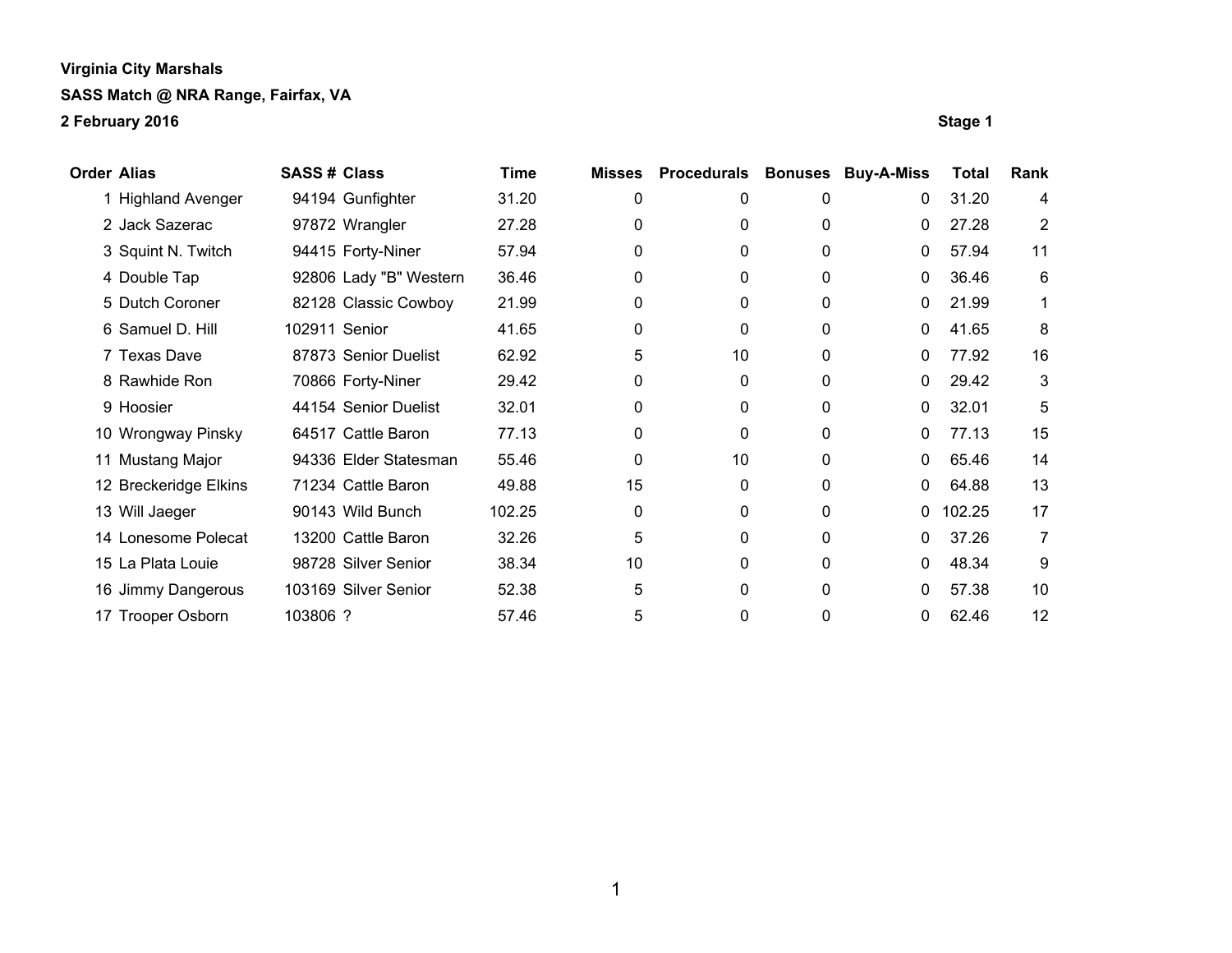| <b>Order Alias</b> |                       | <b>SASS# Class</b> |                        | Time   | <b>Misses</b> | <b>Procedurals</b> | <b>Bonuses</b> | <b>Buy-A-Miss</b> | Total    | Rank           |  |
|--------------------|-----------------------|--------------------|------------------------|--------|---------------|--------------------|----------------|-------------------|----------|----------------|--|
|                    | 1 Highland Avenger    |                    | 94194 Gunfighter       | 28.63  | 0             | 0                  | 0              | $\mathbf{0}$      | 28.63    | 4              |  |
|                    | 2 Jack Sazerac        |                    | 97872 Wrangler         | 27.59  | 0             | 0                  | 0              | $\mathbf{0}$      | 27.59    | 3              |  |
|                    | 3 Squint N. Twitch    |                    | 94415 Forty-Niner      | 52.23  | 0             | 0                  | 0              | $\mathbf{0}$      | 52.23    | 12             |  |
|                    | 4 Double Tap          |                    | 92806 Lady "B" Western | 36.23  | 0             | 0                  | 0              | $\mathbf 0$       | 36.23    | 7              |  |
|                    | 5 Dutch Coroner       |                    | 82128 Classic Cowboy   | 21.46  | 0             | 0                  | 0              | $\mathbf 0$       | 21.46    |                |  |
|                    | 6 Samuel D. Hill      | 102911 Senior      |                        | 36.90  | 5             | 0                  | $\mathbf 0$    | $\mathbf{0}$      | 41.90    | 8              |  |
|                    | 7 Texas Dave          |                    | 87873 Senior Duelist   | 58.99  | 0             | 0                  | 0              | 0                 | 58.99    | 14             |  |
|                    | 8 Rawhide Ron         |                    | 70866 Forty-Niner      | 26.57  | 0             | 0                  | $\mathbf 0$    | 0                 | 26.57    | $\overline{2}$ |  |
|                    | 9 Hoosier             |                    | 44154 Senior Duelist   | 34.99  | 0             | 0                  | 0              | $\mathbf 0$       | 34.99    | 5              |  |
|                    | 10 Wrongway Pinsky    |                    | 64517 Cattle Baron     | 68.63  | 5             | 0                  | 0              | 0                 | 73.63    | 15             |  |
|                    | 11 Mustang Major      |                    | 94336 Elder Statesman  | 46.44  | 0             | 0                  | 0              | $\mathbf{0}$      | 46.44    | 9              |  |
|                    | 12 Breckeridge Elkins |                    | 71234 Cattle Baron     | 999.99 | 0             | 0                  | 0              |                   | 0 999.99 | 16             |  |
|                    | 13 Will Jaeger        |                    | 90143 Wild Bunch       | 49.88  | 0             | 0                  | 0              | $\mathbf 0$       | 49.88    | 10             |  |
|                    | 14 Lonesome Polecat   |                    | 13200 Cattle Baron     | 30.14  | 5             | 0                  | $\Omega$       | $\mathbf{0}$      | 35.14    | 6              |  |
|                    | 15 La Plata Louie     |                    | 98728 Silver Senior    | 47.85  | 5             | 0                  | 0              | 0                 | 52.85    | 13             |  |
|                    | 16 Jimmy Dangerous    |                    | 103169 Silver Senior   | 50.57  | 0             | 0                  | $\Omega$       | 0                 | 50.57    | 11             |  |
|                    | 17 Trooper Osborn     | 103806 ?           |                        | 999.99 | 0             | 0                  | 0              | 0                 | 999.99   | 17 SDQ         |  |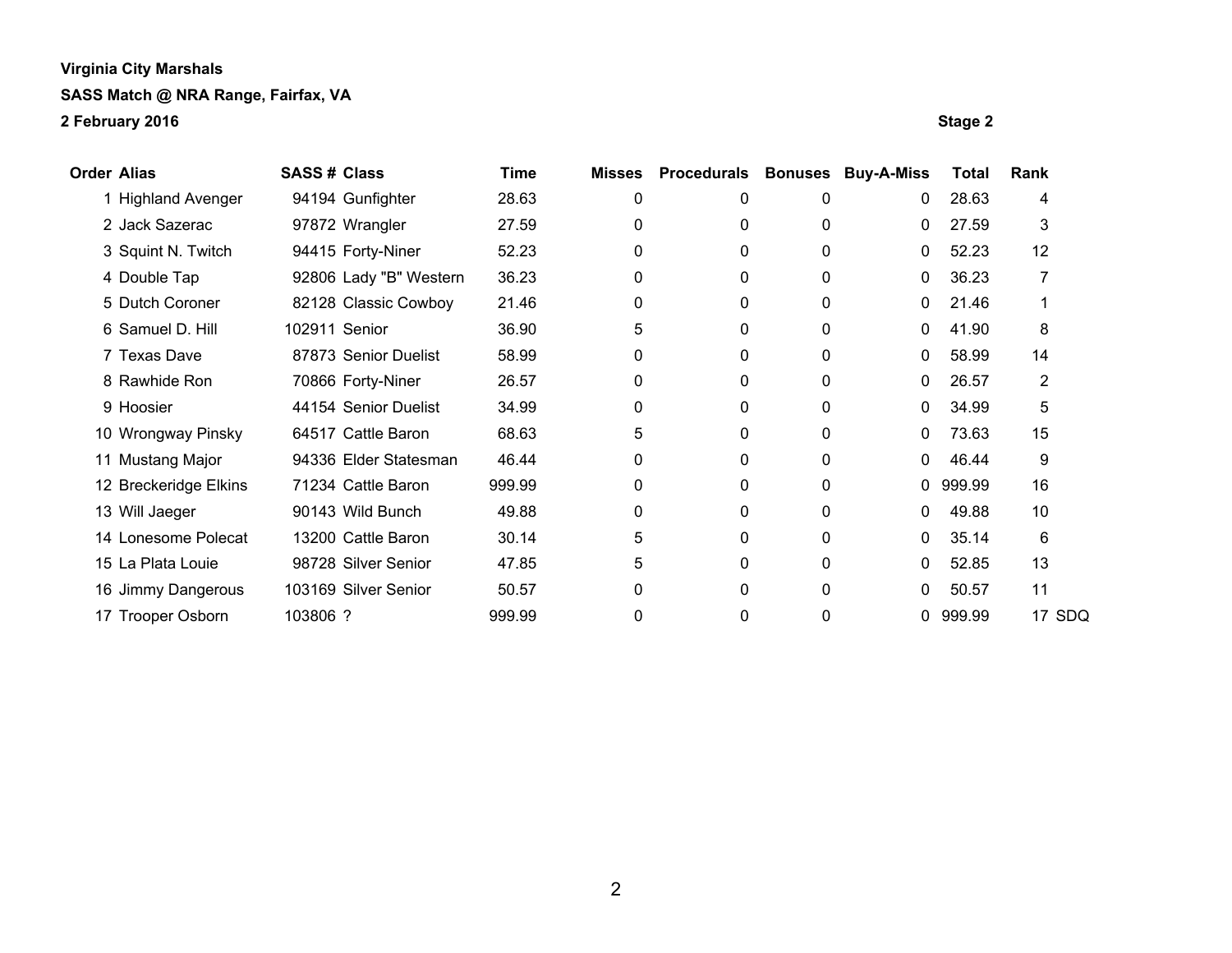| Order Alias           | <b>SASS# Class</b>     | Time   | <b>Misses</b> | <b>Procedurals</b> | <b>Bonuses</b> | <b>Buy-A-Miss</b> | Total  | Rank |
|-----------------------|------------------------|--------|---------------|--------------------|----------------|-------------------|--------|------|
| 1 Highland Avenger    | 94194 Gunfighter       | 32.31  | 0             | 0                  | 0              | 0                 | 32.31  | 4    |
| 2 Jack Sazerac        | 97872 Wrangler         | 25.06  | 0             | 0                  | 0              | 5                 | 20.06  |      |
| 3 Squint N. Twitch    | 94415 Forty-Niner      | 58.30  | 0             | 0                  | 0              | 0                 | 58.30  | 13   |
| 4 Double Tap          | 92806 Lady "B" Western | 38.14  | 0             | 0                  | 0              | 0                 | 38.14  | 8    |
| 5 Dutch Coroner       | 82128 Classic Cowboy   | 30.32  | 5             | 0                  | 0              | 0                 | 35.32  | 5    |
| 6 Samuel D. Hill      | 102911 Senior          | 37.17  | 0             | 0                  | 0              | 0                 | 37.17  | 6    |
| 7 Texas Dave          | 87873 Senior Duelist   | 57.09  | 0             | 0                  | 0              | 0                 | 57.09  | 12   |
| 8 Rawhide Ron         | 70866 Forty-Niner      | 27.51  | 0             | 0                  | 0              | 0                 | 27.51  | 3    |
| 9 Hoosier             | 44154 Senior Duelist   | 31.21  | 0             | 0                  | 0              | 5                 | 26.21  | 2    |
| 10 Wrongway Pinsky    | 64517 Cattle Baron     | 77.98  | 0             | 0                  | 0              | 0                 | 77.98  | 15   |
| 11 Mustang Major      | 94336 Elder Statesman  | 43.57  | 0             | 0                  | 0              | 0                 | 43.57  | 10   |
| 12 Breckeridge Elkins | 71234 Cattle Baron     | 999.99 | 0             | 0                  | 0              | 0                 | 999.99 | 17   |
| 13 Will Jaeger        | 90143 Wild Bunch       | 107.19 | 10            | 0                  | 0              | $\mathbf{0}$      | 117.19 | 16   |
| 14 Lonesome Polecat   | 13200 Cattle Baron     | 32.42  | 10            | 0                  | 0              | 0                 | 42.42  | 9    |
| 15 La Plata Louie     | 98728 Silver Senior    | 37.40  | $\Omega$      | 0                  | $\Omega$       | 0                 | 37.40  | 7    |
| 16 Jimmy Dangerous    | 103169 Silver Senior   | 51.11  | 25            | 0                  | 0              | 0                 | 76.11  | 14   |
| 17 Trooper Osborn     | 103806 ?               | 50.70  | 5             | 0                  | 0              | 0                 | 55.70  | 11   |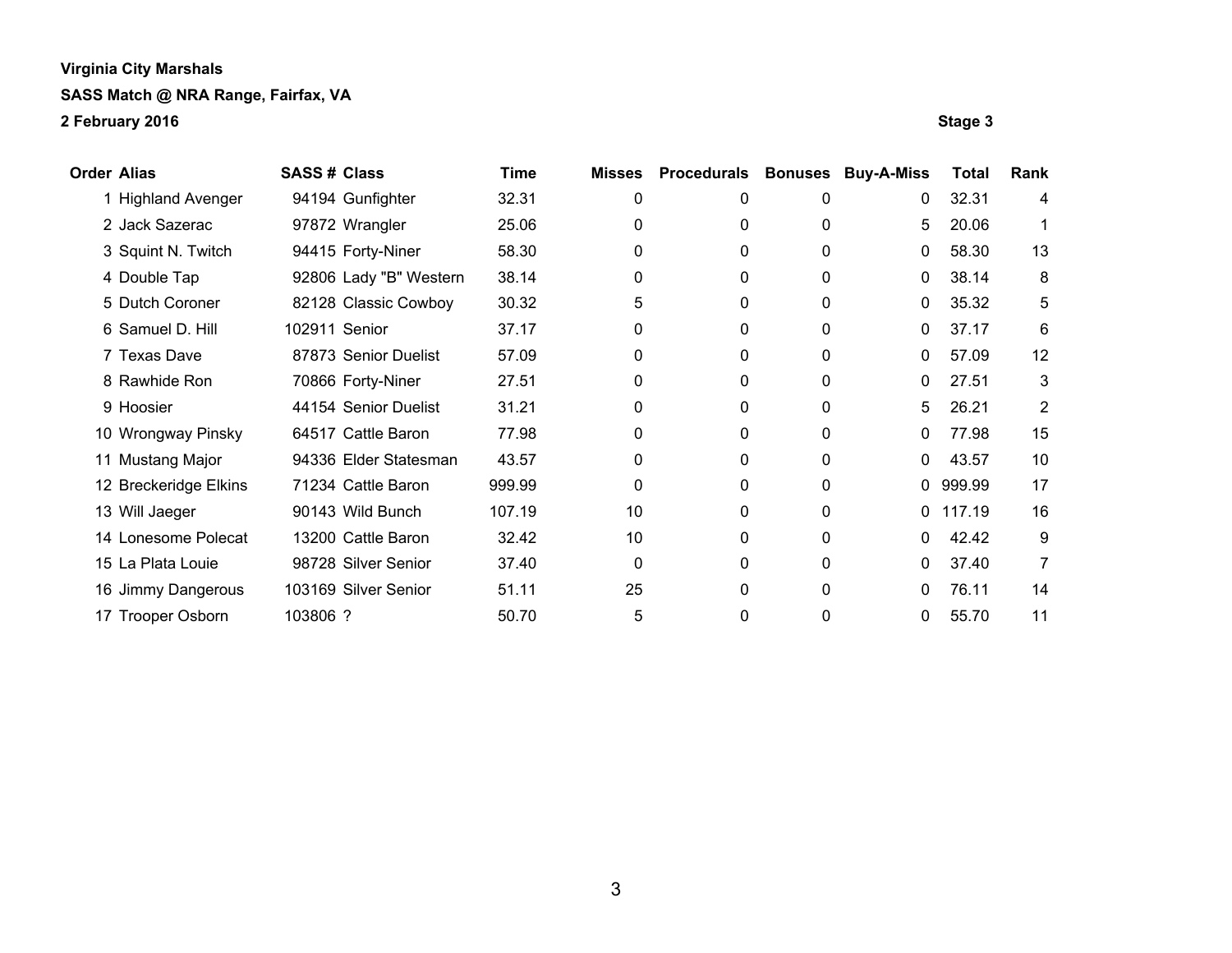| <b>Order Alias</b>    | <b>SASS# Class</b>     | Time   | <b>Misses</b> | <b>Procedurals</b> | <b>Bonuses</b> | <b>Buy-A-Miss</b> | Total  | Rank |
|-----------------------|------------------------|--------|---------------|--------------------|----------------|-------------------|--------|------|
| 1 Highland Avenger    | 94194 Gunfighter       | 29.19  | 0             | 0                  | 0              | 0                 | 29.19  | 4    |
| 2 Jack Sazerac        | 97872 Wrangler         | 24.49  | 0             | 0                  | 0              | 0                 | 24.49  | 2    |
| 3 Squint N. Twitch    | 94415 Forty-Niner      | 56.79  | 0             | 0                  | 0              | 0                 | 56.79  | 15   |
| 4 Double Tap          | 92806 Lady "B" Western | 35.41  | 5             | 0                  | 0              | 0                 | 40.41  | 7    |
| 5 Dutch Coroner       | 82128 Classic Cowboy   | 20.20  | 0             | 10                 | 0              | 5.                | 25.20  | 3    |
| 6 Samuel D. Hill      | 102911 Senior          | 41.98  | 0             | 0                  | 0              | 0                 | 41.98  | 8    |
| 7 Texas Dave          | 87873 Senior Duelist   | 56.33  | 0             | 0                  | 0              | 0                 | 56.33  | 14   |
| 8 Rawhide Ron         | 70866 Forty-Niner      | 27.25  | 0             | 0                  | 0              | 5                 | 22.25  | 1    |
| 9 Hoosier             | 44154 Senior Duelist   | 30.95  | 0             | 0                  | 0              | 0                 | 30.95  | 5    |
| 10 Wrongway Pinsky    | 64517 Cattle Baron     | 67.28  | 0             | 0                  | 0              | 0                 | 67.28  | 16   |
| 11 Mustang Major      | 94336 Elder Statesman  | 45.38  | 0             | 0                  | 0              | 0                 | 45.38  | 9    |
| 12 Breckeridge Elkins | 71234 Cattle Baron     | 999.99 | 0             | 0                  | 0              | $\mathbf{0}$      | 999.99 | 17   |
| 13 Will Jaeger        | 90143 Wild Bunch       | 49.29  | $\Omega$      | 0                  | 0              | 0                 | 49.29  | 12   |
| 14 Lonesome Polecat   | 13200 Cattle Baron     | 30.18  | 10            | 0                  | 0              | 0                 | 40.18  | 6    |
| 15 La Plata Louie     | 98728 Silver Senior    | 37.43  | 10            | 0                  | $\Omega$       | 0                 | 47.43  | 11   |
| 16 Jimmy Dangerous    | 103169 Silver Senior   | 47.41  | 0             | 0                  | 0              | 0                 | 47.41  | 10   |
| 17 Trooper Osborn     | 103806 ?               | 48.29  | 5             | 0                  | 0              | 0                 | 53.29  | 13   |